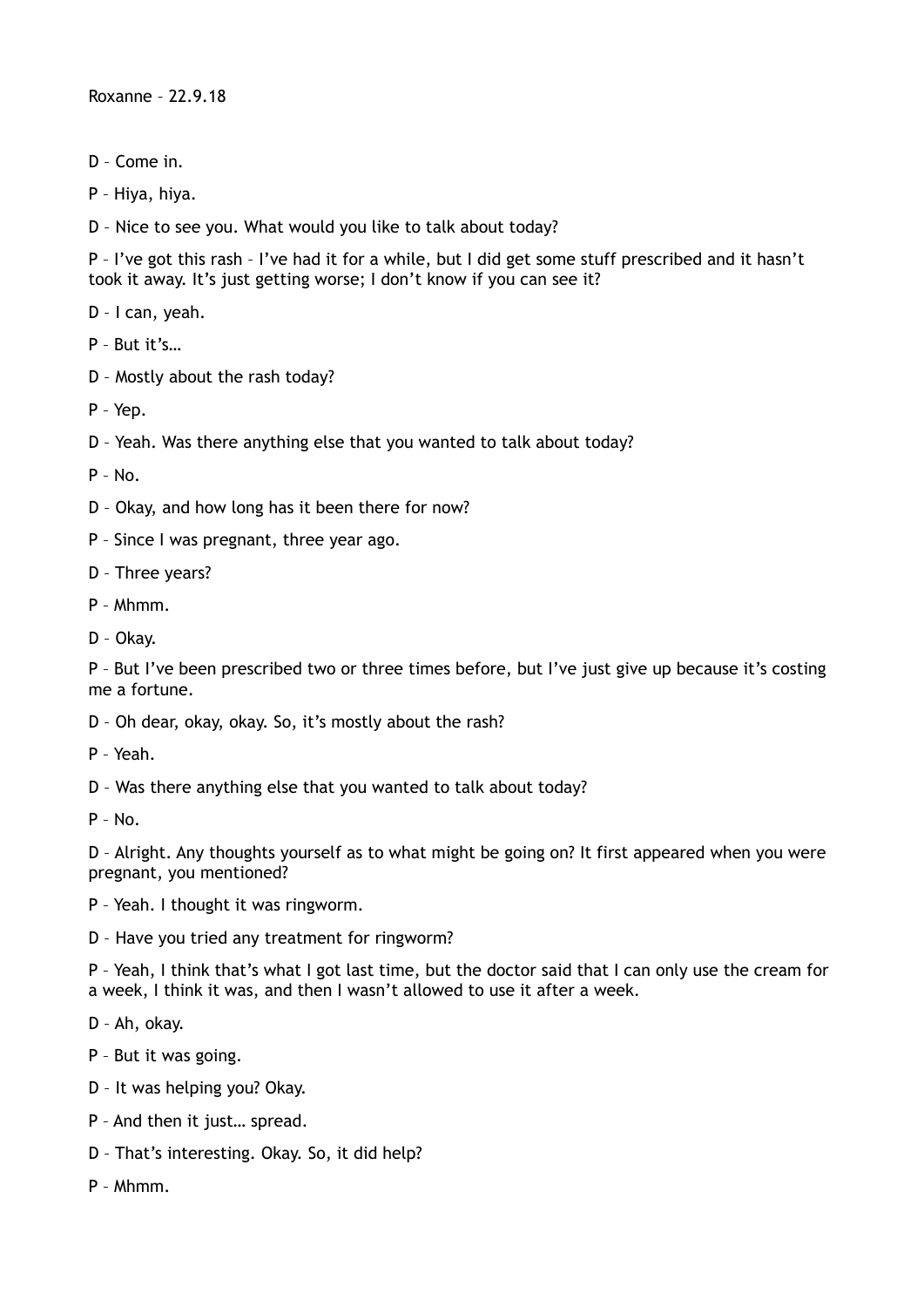- D So, you've mostly got it on your left arm, you've also got it on—
- P It's gone on…
- D On both hands as well?
- P Mhmm.
- D And it's been there for three years?
- P Yeah.
- D Okay, good. Well, thanks for coming in about that.
- P Yeah, it's fine.
- D Erm, you think it's probably ringworm?
- P Yeah.
- D It did start to get better with ringworm treatment?
- P Mhmm.
- D Erm, did you have any other thoughts about what else might be going on?
- P No, I just thought it was that.
- D No, you're not thinking—
- P I did have issues at the time with my blood, but…
- D Ah, okay. Maybe be could talk about those issues as well, then?
- P Yeah, fine.
- D Do you know what they were?
- P I had low neutrophil, I think it was.
- D Okay.
- P But I was referred to the Freeman hospital.
- D Yeah.

P – And I was going for tests all the time, which she said… she gave up in the end and said it must just be… my type of blood.

D – So, really only ever showed itself on your blood tests? You were always well throughout all of that?

- P Yeah, fine, yeah.
- D So, that was when you were pregnant; you've got a child now?
- P Yep.
- D Yeah. Can I just check, who's at home with you now?
- P My partner and three children.
- D So, you've got three kids now?
- P Yeah.
- D What ages are they?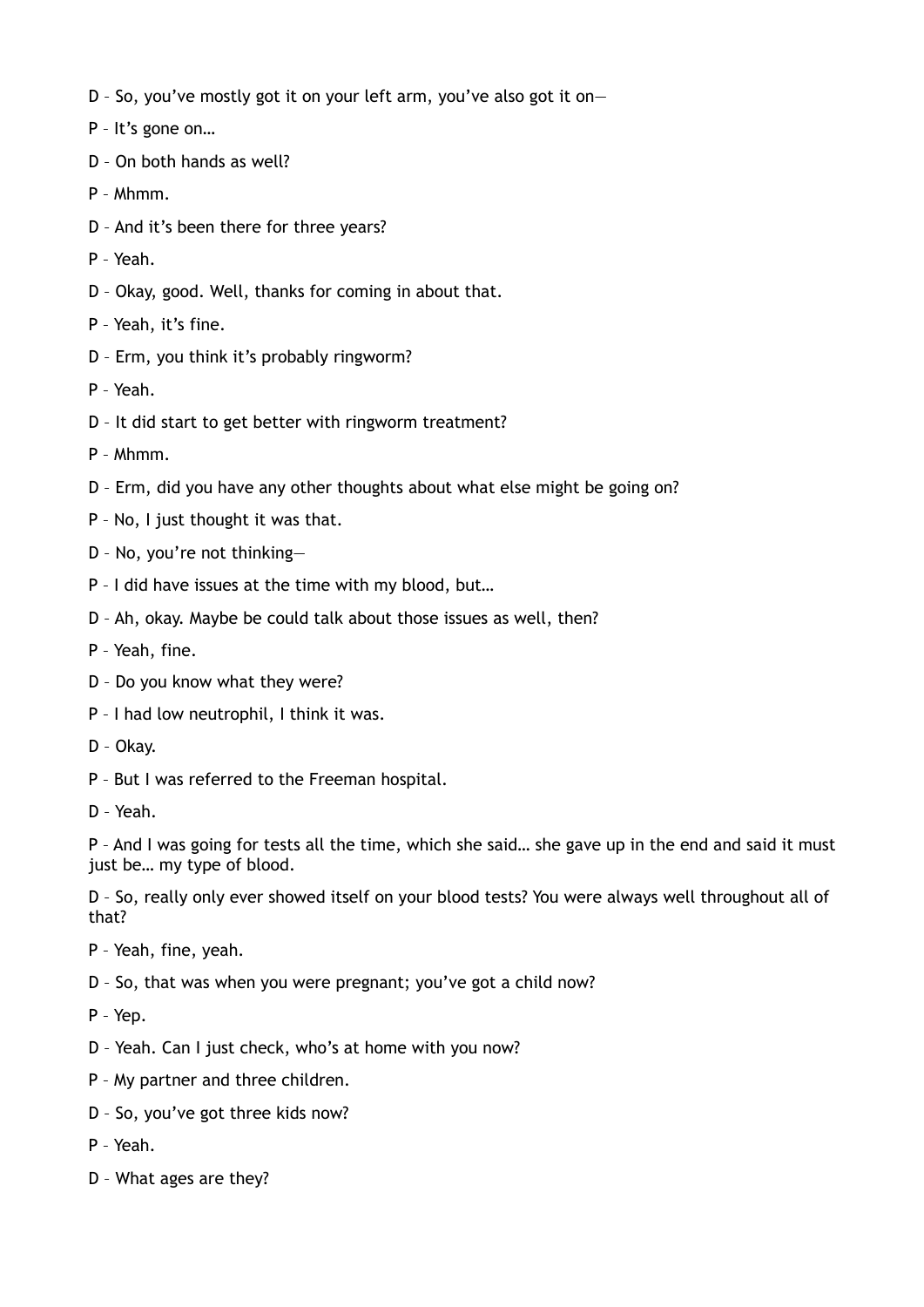- P Eight, six and three.
- D They're all in good health; they don't have problems with their skin at all?
- P No, they're fine, yeah.
- D And your partner you've been together for quite some time?
- P Ten year, yeah.
- D Yeah, so he's the father of all three of them, yeah?
- P Yeah, yeah.
- D Okay. Are you working?
- P I am, yeah.
- D Yeah. What's your job?
- P Just a retail assistant.
- D Okay. Full-time?
- P Erm, part-time.
- D Okay, and money's okay for you?
- P Yeah, fine.

D – Yeah, okay. Were there any other health concerns that maybe we should touch upon aside from this problem with your neutrophils?

P – No.

D – You sure? Okay, alright. I'm just going to have a look at your medication and medical history while we're at it, just to make sure that there's nothing else that we should perhaps touch upon. How's your mood been recently?

- P Fine, yeah.
- D And your appetite's alright?
- P Yeah, fine.
- D Sleeping okay?
- P Yep.
- D Okay, and you've got plenty of support locally, with looking after your three young children?
- P I have them all the time.
- D You look after them yourself?
- P Yeah.
- D Have you got family nearby?
- P Erm, yeah, they live in Easington Lane.
- D Okay, and they pitch in?
- $P No$ .
- D Not really, so it's down to you?
- P Just myself and my partner.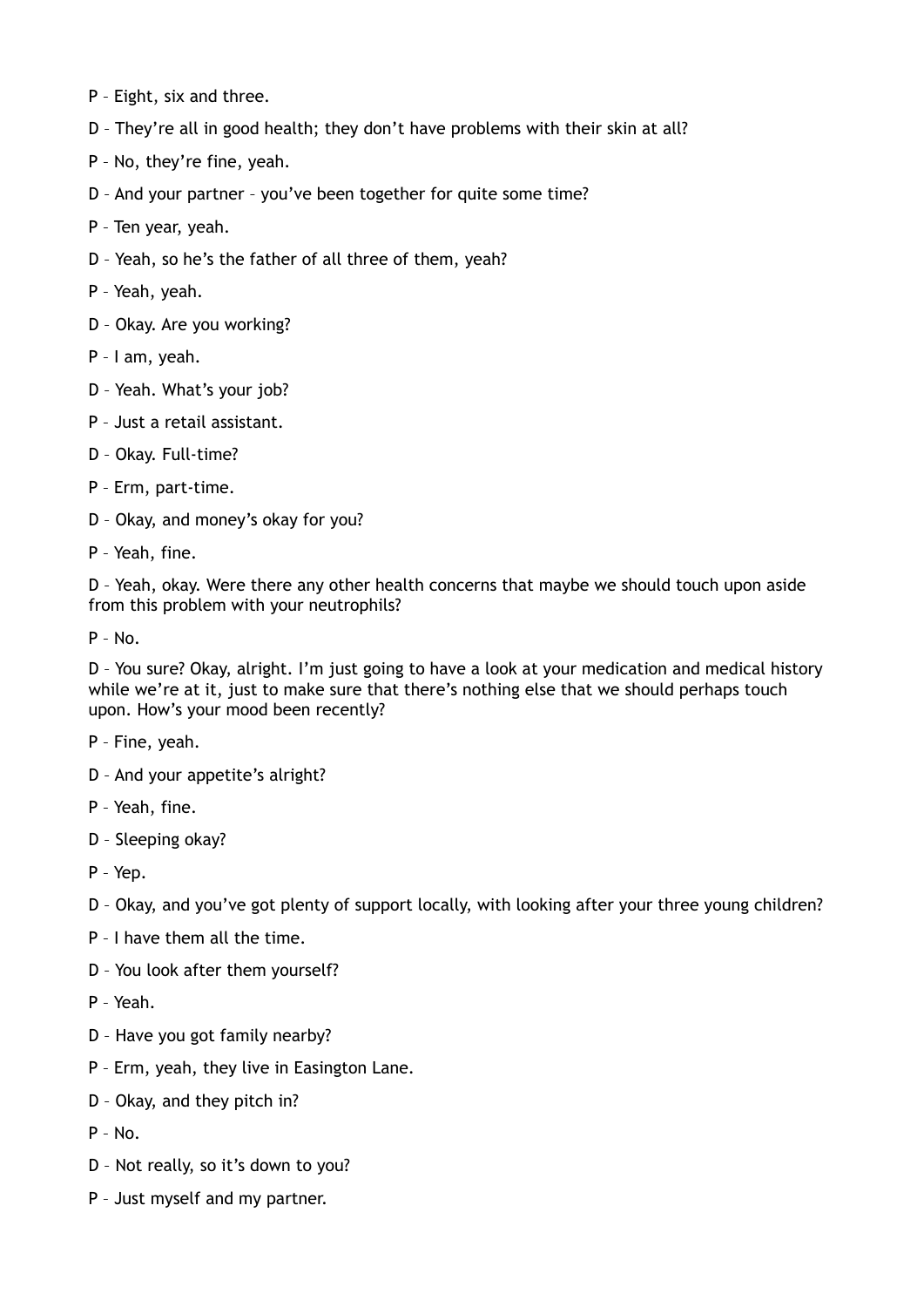- D Partner supportive?
- P Yeah.
- D Yeah, things are okay between you?
- P Mhmm.
- D Yeah. You're comfortable with him and he's comfortable with you?
- P Yeah, fine.

D – Yeah, okay. Erm, can I check about your own image of yourself? I mean, looking back at your medication history, there's times when things have been a bit difficult for you, in terms of your mood. How's your mood now?

- P Fine, I think that was down to the contraception I was on.
- D Okay.
- P Because as soon as I came off that, I was perfectly fine.
- D And what contraception are you using at the moment?
- P Erm, none, my partner's just had a vasectomy.
- D A vasectomy?
- P Yeah.
- D So that should work shouldn't it? Has he had the test to make sure that vasectomy's working?

P – He did but it came back that there was something there, so he's done another test and he's waiting for the results.

- D Okay, so in the meantime, what precautions are you taking?
- P Not doing anything.
- D Just not having sex?
- P Yeah haha.
- D Okay. Have you got condoms in case you need to?
- P Yes, yeah.
- D And you're happy with the choices you've made there?
- P Yes.
- D You're quite happy to be patient?
- P Yeah, fine.
- D And he's happy with that too?
- P Yeah, yeah.
- D Alright, okay. I'm going to check your weight today, if that's okay with you?
- P Yeah, that's fine.
- D Are you up to date with your blood pressure, as well?
- P I think so.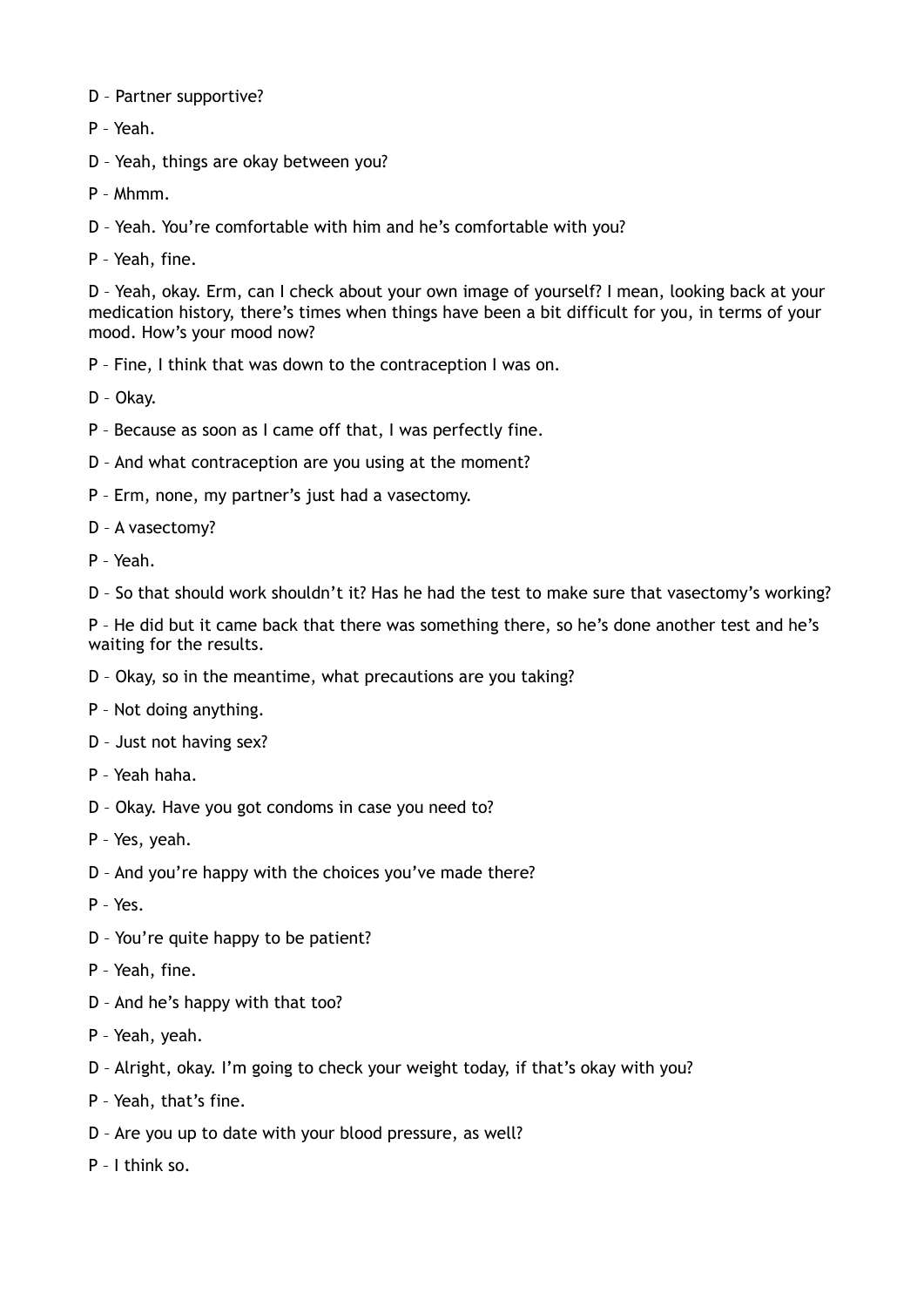D – Are you—sometimes people that are prone to being a bit unhappy can sometimes not be happy with themselves; can I just check how you feel about your own image, your own— the way you feel about yourself?

P – I'm fine.

D – Are you happy with your weight at the moment?

P – I'm on a diet, so…

D – You're on a diet? Is there a reason for that at the moment?

P – I just felt uncomfortable, but I've lost a stone, so I'm fine now.

D – You've lost a stone – so you're happier with where you're at, at the moment?

P – Yeah.

D – So, I'll just check your weight and your height today, and we'll just see where things are at with that. Mood score wise, if you were going to give me a happiness score - ten's the happiest, nought's the saddest, nought would be so bad you'd kill yourself – where would you be on that scale?

P – Erm, eight or nine.

D – So your mood's good?

P – Yeah, fine.

D – Yeah. Anxiety's not a problem to you?

 $P - N<sub>0</sub>$ 

D – Good, okay. Can I check, do you ever feel uncomfortably full, to such an extent that you ever make yourself sick?

P – No.

D – No, none of that. Never done that?

P – No.

D – No. Good, okay. Any other habits I need to know about? Smoking, drinking, substances, anything like that?

P – No.

D – Fab. So, I'm going to do your blood pressure and then your weight and your height, if that's okay, and then we'll have a closer look at your skin.

P – Yeah, that's fine.

D – Am I missing anything?

P – Eh?

D – Am I missing anything?

 $P - No.$ 

D – No, okay. Blood pressure's good – you don't find that you're lightheaded when you stand up at all?

 $P - No$ .

D – I'm going to ask you to stand on the scales and I'm looking for your weight in kilograms, so that's the red numbers, if that's okay.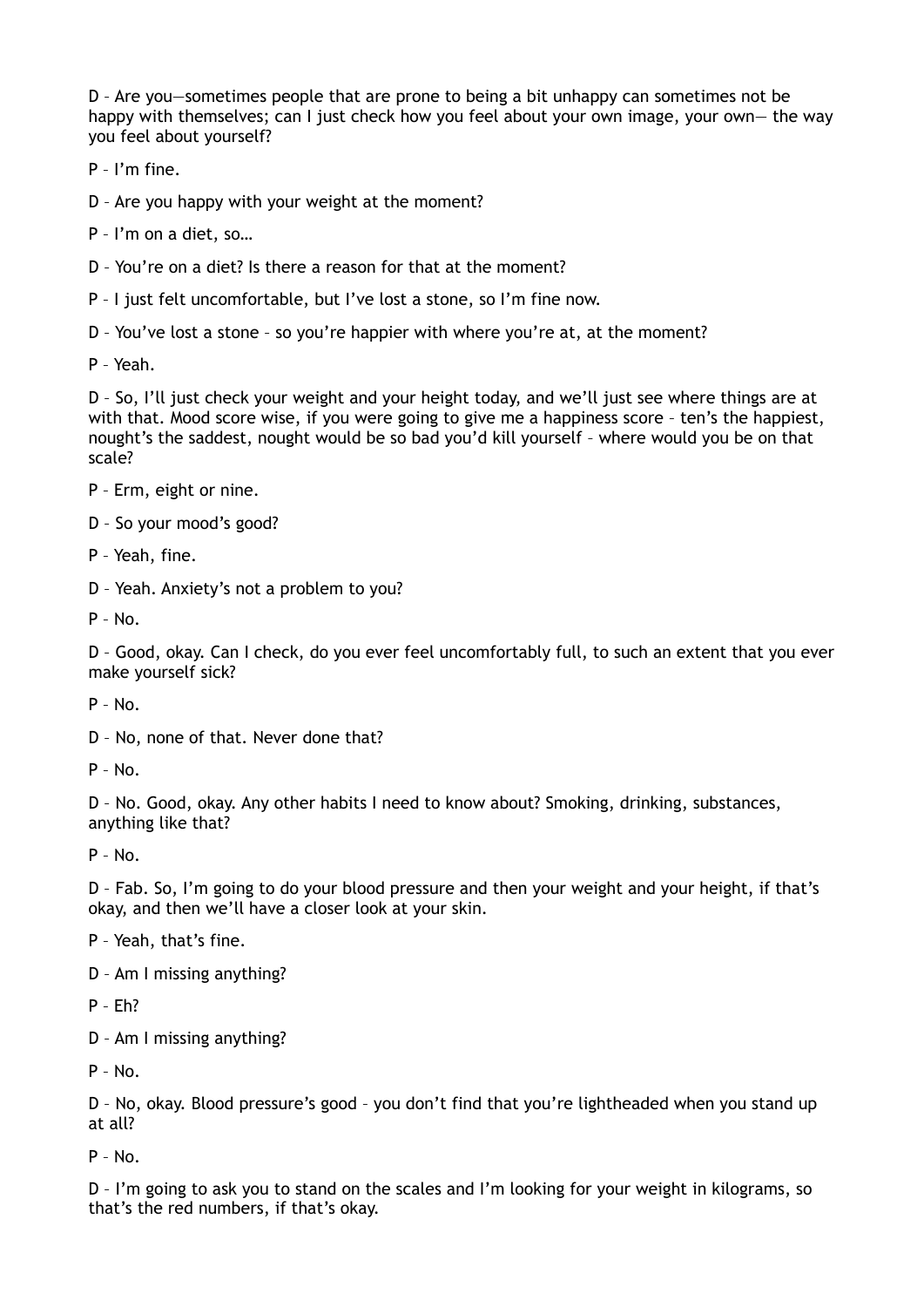P – Erm, 57.

D – That's lovely. And we'll put you by the height measures, so if you wouldn't mind slipping your shoes off. So, as you say, you've lost a stone, and you're now happy-ish with your weight?

P – Yeah.

D – Yeah, good. So, we've got your weight—your height at just over 5 foot four, that's 163 in centimetres. So, your weight is now perfect, isn't it?

P – I'd lose a bit more but… yeah.

D – There's not much to go, I mean, I caution you to go too far because your body mass index is now 21, and you're just perfect. So, losing too much more than that would not be great.

P – No, that's fine.

D – Okay. Good. Let's have a closer look at your skin now, if that's okay. So, the lesion you've got on the back of your right hand here, looks very typical – it's scaly, very typical of a fungal rash, as you say, ringworm, where you get an area where it looks okay in the middle but around the outside of it, it's quite scaly. And then you've got another lesion underneath your Fitbit, which looks quite similar, obviously quite prominent on the outside of it, but the middle of it seems to be not too bad. And then you've got a really, much larger, irregular lesion, but again, there's a scaly outside to it, and then some of it seems to be spared on the inside, but it's quite irregular.

P – That was only tiny, it was only about the size of that on my hand.

D – And it's probably got bigger over a period of time. But these are the only areas that are affected on your skin?

P – Yeah.

D – You've got no problems with your nails, and no problems with your scalp, and no problems with your ears or your feet or your toes?

P – Just here.

D – Okay. The lesion you've got on your left elbow there is quite large and irregular and scaly. It doesn't look sore at all, but there's a central area sparing, and it looks quite characteristic of a fungal rash, and I think you're absolutely right that this is ringworm. Erm, and all we need to do is choose the right sort of treatment for ringworm. So, what I'm going to suggest if that's okay with you is I give you a cream – a cream I'd normally use for ringworm is a cream called miconazole, but it does need to be used until the rash is gone fully, and then for an extra week beyond that. You're clearly not pregnant at the moment.

P – No, definitely not.

D – Because you're taking precautions and just saying no.

P – Yeah.

D – But it's not thought to be a particular risk to unborn children anyway, so you can until it's gone, and then for an extra week. And it does have a bit of a tendency to come back, okay?

P – Mhmm.

D – What I would say is it's worthwhile me seeing you again if there's not been a substantial improvement within four weeks. So, I would expect a very substantial improvement within that period of time, but then you need to use it for another week. So, I'm sorry that you've been given false information about only being able to use it for a week.

P – It's fine.